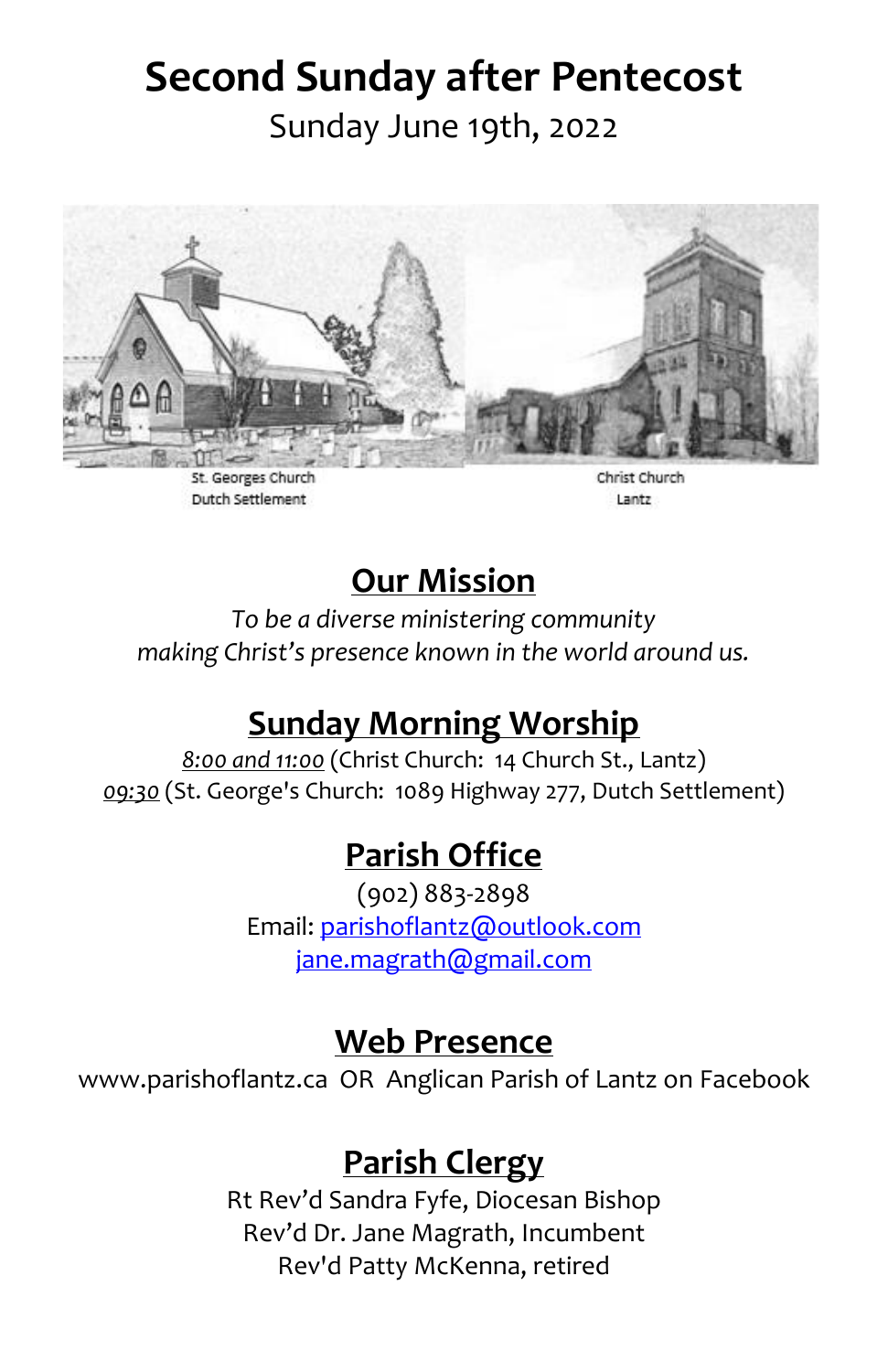# **Our Worship Today**

During the Covid-19 pandemic some limitations may be placed on our gatherings by the Bishop and Department of Health. We will continue to update this information on a regular basis.

Please be mindful of distancing. Pews are no longer marked but please do not impose yourself on other people's space. When coming forward to receive communion, please be mindful of your spacing from others.

Masks are not mandatory but remain strongly recommended.

Due to the loose bricks at the front of Christ Church, we will not be able to safely use the front doors to the church until repairs have been made. Please enter the church via alternate entry points as directed.

#### *We acknowledge that we are in Mi'kma'ki, the ancestral and unceded territory of the Mi'kmaq who have been living on these lands since time immemorial. Recognizing this is a small but meaningful step in reconciliation and the continued efforts of building a strong Nation-to-Nation relationship, as we are all Treaty People.*

*Welcome to all! The texts of our services are based on those printed in the green Book of Alternative Services (BAS) and our hymns are found in the blue Common Praise (CP) or as noted. Our traditions are rooted in almost 2000 years of Christian history, but our expressions of prayer and praise are contemporary. You are invited to participate as you are able, and share in communion at the Lord's Table as you feel called. Our clergy or greeters will happily assist you in any way that we can!*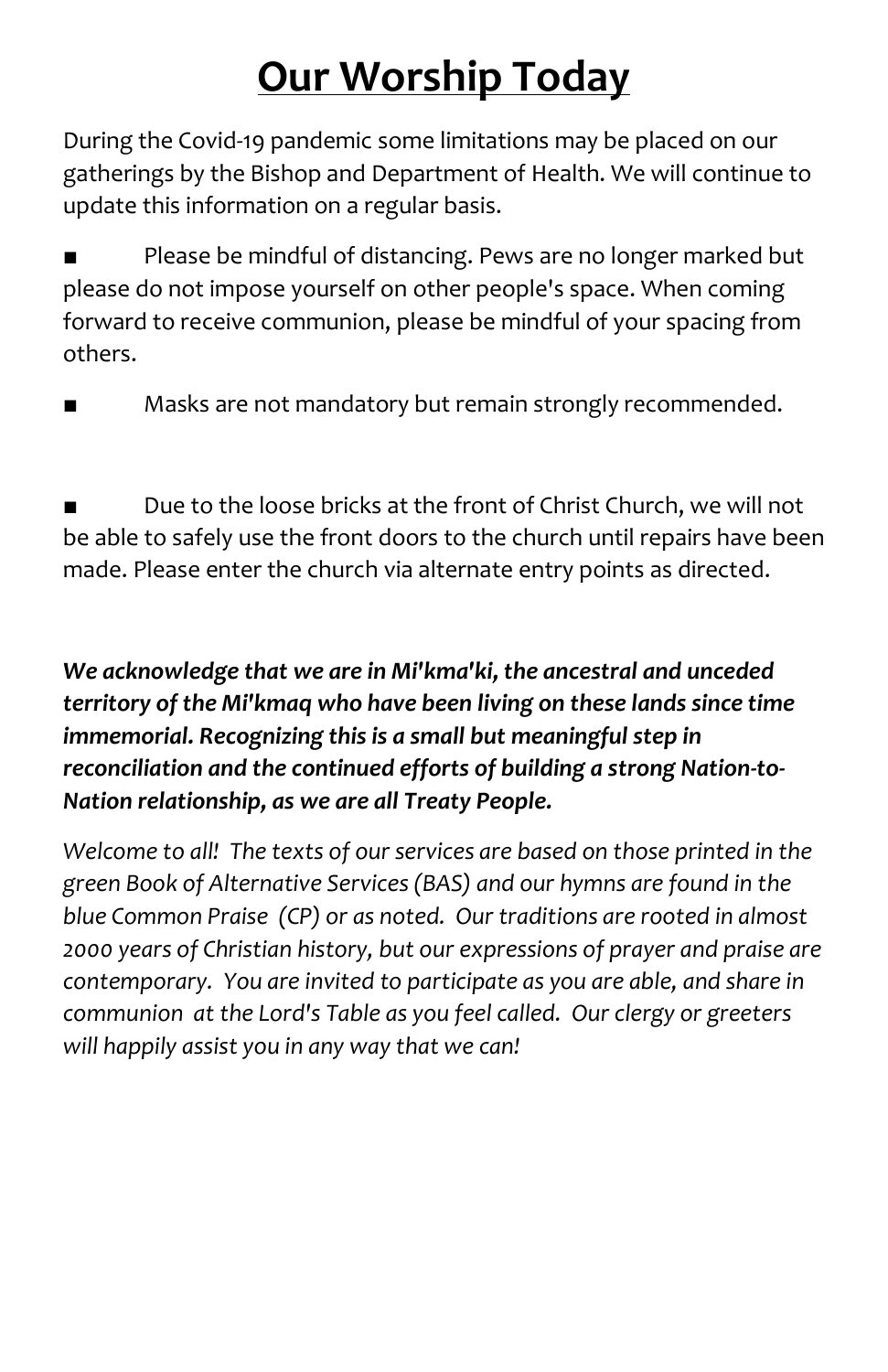#### **We gather in God's name** (*Greeting one another- standing))*

Presider: The grace of our Lord Jesus Christ, and the love of God, and the fellowship of the Holy Spirit, be with you all.

**All: And also with you**

Presider: Almighty God

**All: to you all hearts are open, all desires known, and from you no secrets are hidden. Cleanse the thoughts of our hearts by the inspiration of your Holy Spirit, that we may perfectly love you and worthily magnify your holy name; through Christ our Lord. Amen.**

| Glory to God 08:00                                                  | Hymn (Song) of Praise- 09:30 and 11:00<br>(Holy, Holy, Holy) |
|---------------------------------------------------------------------|--------------------------------------------------------------|
| Glory to God in the highest,                                        | Holy, holy, holy, Lord God Almighty!                         |
| and peace to His people on earth.                                   | Early in the morning our song shall                          |
| Lord God, heavenly King,                                            | rise to thee:                                                |
| Almighty God and Father,                                            | holy, holy, holy, merciful and mighty,                       |
| we worship You, we give You                                         | God in three persons, blessed Trinity!                       |
| thanks,                                                             |                                                              |
| we praise You for Your glory.                                       | Holy, holy, holy! All the saints adore<br>thee,              |
| Lord Jesus Christ,                                                  | casting down their golden crowns                             |
| only Son of the Father,                                             | around the glassy sea;                                       |
| Lord God, Lamb of God,                                              | cherubim and seraphim falling down                           |
| You take away the sin of the world:                                 | before thee,                                                 |
| have mercy on us;                                                   | which wert, and art, and evermore                            |
| You are seated at the right hand of                                 | shalt be.                                                    |
| the Father:                                                         |                                                              |
| receive our prayer.                                                 | Holy, holy, holy! though the darkness                        |
|                                                                     | hide thee,                                                   |
| For You alone are the Holy One,                                     | though our sinful human gaze thy                             |
| You alone are the Lord,                                             | glory may not see,                                           |
| You alone are the Most High,<br>Jesus Christ, with the Holy Spirit, | only thou art holy; there is none<br>beside thee,            |
| in the glory of God the Father.                                     | perfect in power, in love, and purity.                       |
| Amen                                                                |                                                              |
|                                                                     | Holy, holy, holy, Lord God almighty!                         |
|                                                                     | All thy works shall praise thy name in                       |
|                                                                     | earth and sky and sea;                                       |
|                                                                     | holy, holy, holy, merciful and mighty,                       |
|                                                                     | God in three Persons, blessed Trinity.                       |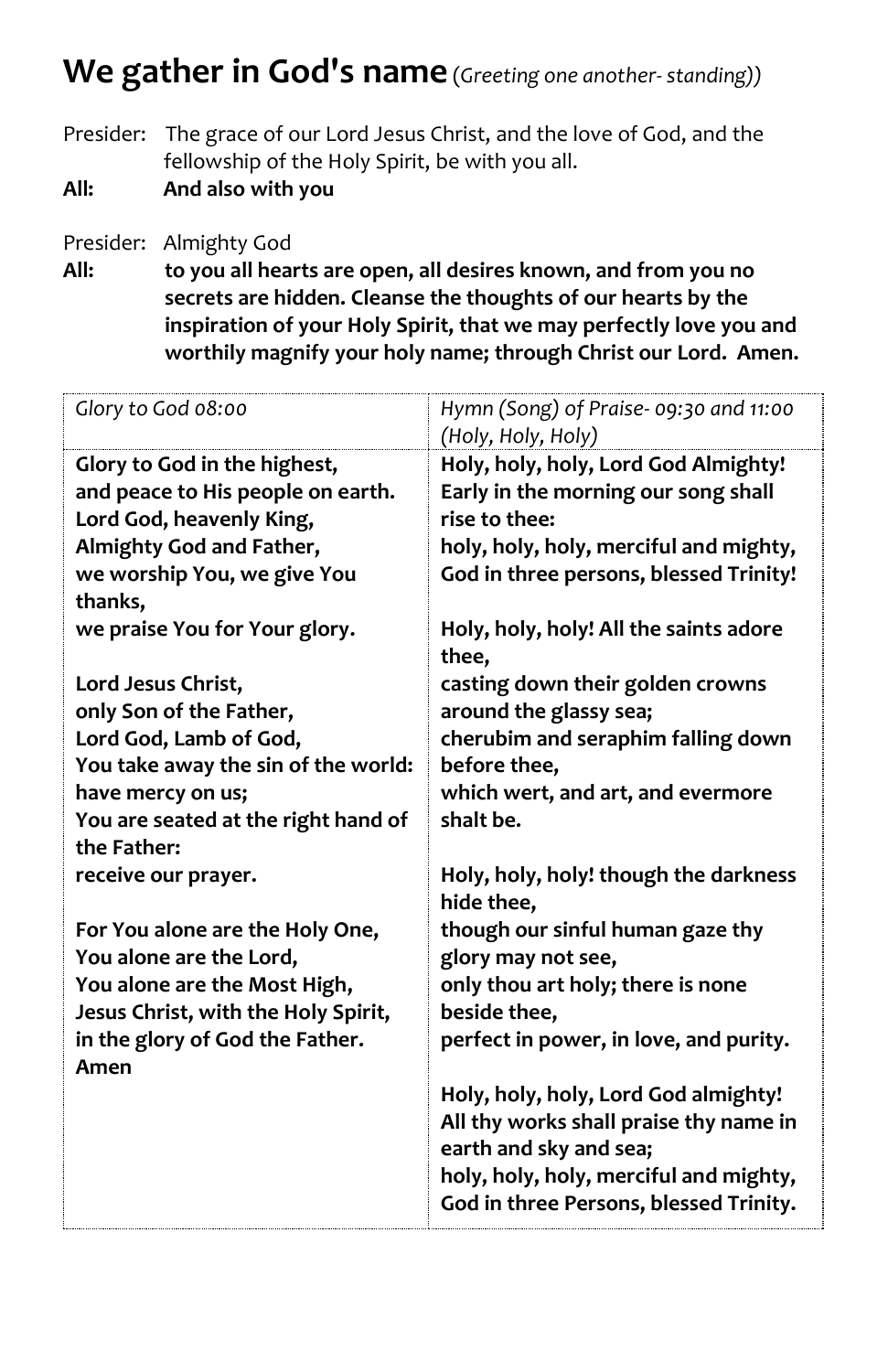*The Collect (prayer of the Day) is said by the Presider*

Presider: O God our defender, storms rage about us and cause us to be afraid. Rescue your people from despair, deliver your sons and daughters from fear, and preserve us all from unbelief; through your Son, Jesus Christ our Lord, who lives and reigns with you and the Holy Spirit, one God, now and ever. **Amen**

#### **We proclaim God's Word** *(Seated, we listen and respond to scripture)*

Reader: A Reading from the First Book of Kings (19:1-15A) (After the reading) Hear what the Spirit is saying to the Church.

#### **Gathering: Thanks be to God.**

*After the first reading, a responsive passage (Psalm 42 and 43) is offered to help us think about the reading.*

Psalm Refrain: **Bring me to your holy hill and to your dwelling.**

Reader: A Reading from the Letter of Paul to the Galatians (3:23-29) (After the Reading) Hear what the Spirit is saying to the Church

#### **Gathering: Thanks be to God.**

*We welcome the Gospel with singing, and stand facing the Gospel Book as a sign of reverence and respect*. *(*Be Still and Know)

> **Be still and know that I am God. Be still and know that I am God. Be still and know that I am God.**

Reader: The Lord be with you.

#### **Gathering: And also with you.**

- Reader: The Holy Gospel of our Lord Jesus Christ according to Luke (8:26-39) **Gathering: Glory to you, Lord Jesus Christ.** (After the reading) Reader: The Gospel of Christ.
- **Gathering: Praise to you, Lord Jesus Christ.**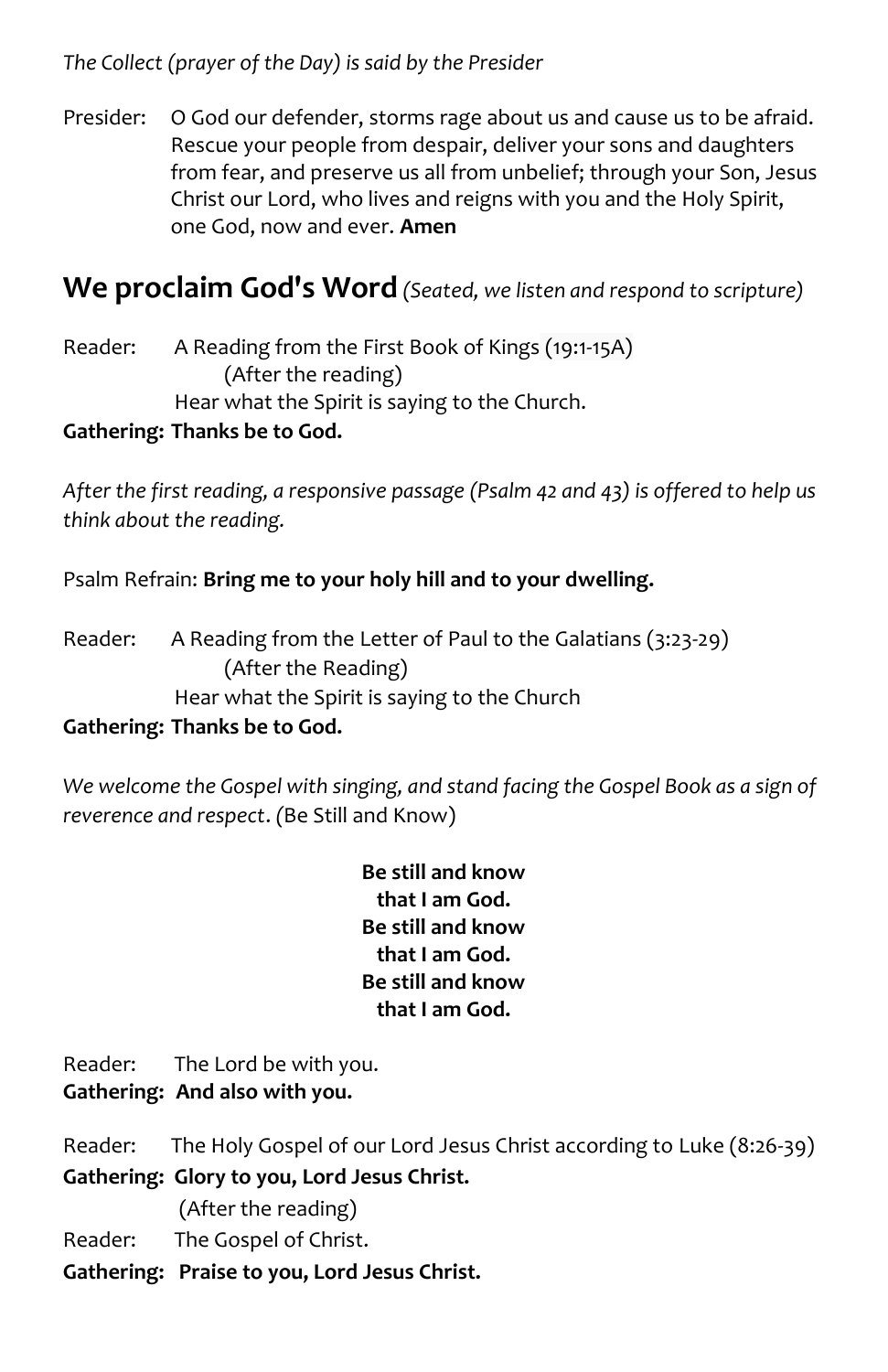*A homily or reflection on the deepens our understanding and helps us think more about the readings.*

## **We respond in faith, hope and love**

*We recite an affirmation of our faith (from Iona)*

Presider: With the whole church

**All: We affirm that we are made in God's image, Befriended by Christ, Empowered by the Spirit** 

Presider: With people everywhere

- **All: We affirm God's goodness at the heart of humanity Planted more deeply than all that is wrong**
- Presider: With all creation
- **All: We celebrate the miracle and wonder of life; The unfolding purposes of God, forever at work in ourselves and the world. Amen**

*Prayers of the community. We pray for the church, the world, our community, and those known to us, remembering especially those in particular need. We respond to each petition saying, Lord,* **Hear our prayer.**

*We recall with sorrow our sins and offenses that separate us from God and one another.*

Presider: Dear friends in Christ, God is steadfast in love and infinite in mercy; welcoming sinners and inviting us to this table. Let us confess our sins, confident in God's forgiveness.

*Silence is kept*.

Presider: Most merciful God,

**All: we confess that we have sinned against you in thought, word, and deed, by what we have done, and by what we have left undone. We have not loved you with our whole heart; we have not loved our neighbours as ourselves.**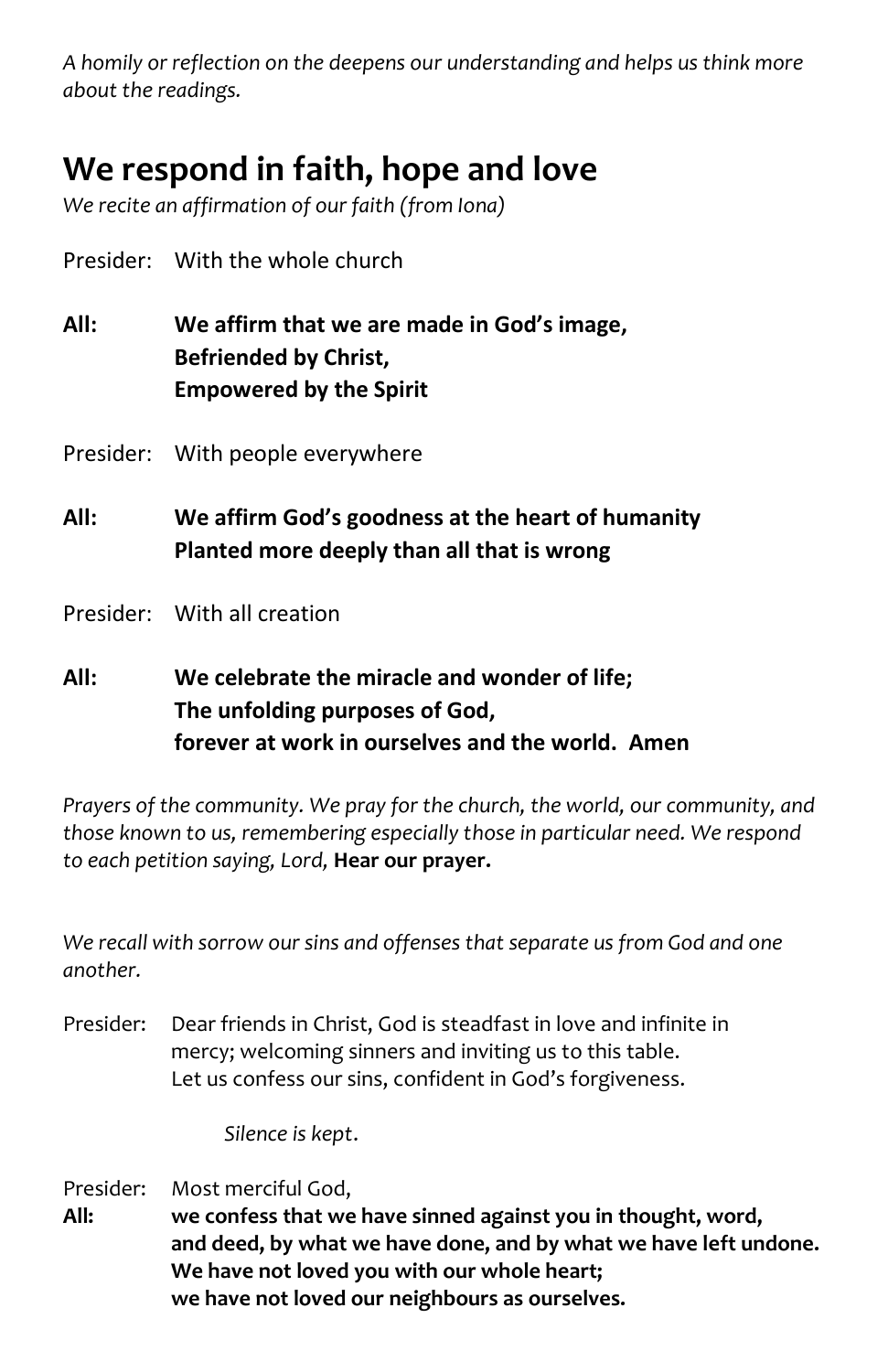**We are truly sorry and we humbly repent. For the sake of your Son Jesus Christ, have mercy on us and forgive us, that we may delight in your will, and walk in your ways, to the glory of your name. Amen.**

Presider: Almighty God have mercy upon you, pardon and deliver you from all your sins, confirm and strengthen you in all goodness, and keep you in eternal life; through Jesus Christ our Lord. **Amen.**

*We celebrate special occasions in the lives our parish family*

All: **O God, our times are in your hand: look with favour, we pray, on your servants as they begin another year. Grant that they may grow in wisdom and grace, and strengthen their trust in your goodness all the days of their life, through Jesus Christ our Lord. Amen.**

*With the* Exchange of the Peace *we share a gesture of love and reconciliation with one another.*

Presider: The peace of the Lord be always with you. **All: And also with you.**

### **We celebrate Eucharist together**

*We prepare the table and offer our gifts with singing and prayer. (*Spirit of Gentleness)

> **Spirit, Spirit of gentleness, blow through the wilderness calling and free, Spirit, Spirit of restlessness, stir me from placidness, wind, wind on the sea.**

**You moved on the waters, you called to the deep, then you coaxed up the mountains from the valleys of sleep; and over the eons you called to each thing: "Awake from your slumbers and rise on your wings."**

**Spirit, Spirit of gentleness, blow through the wilderness calling and free, Spirit, Spirit of restlessness, stir me from placidness, wind, wind on the sea.**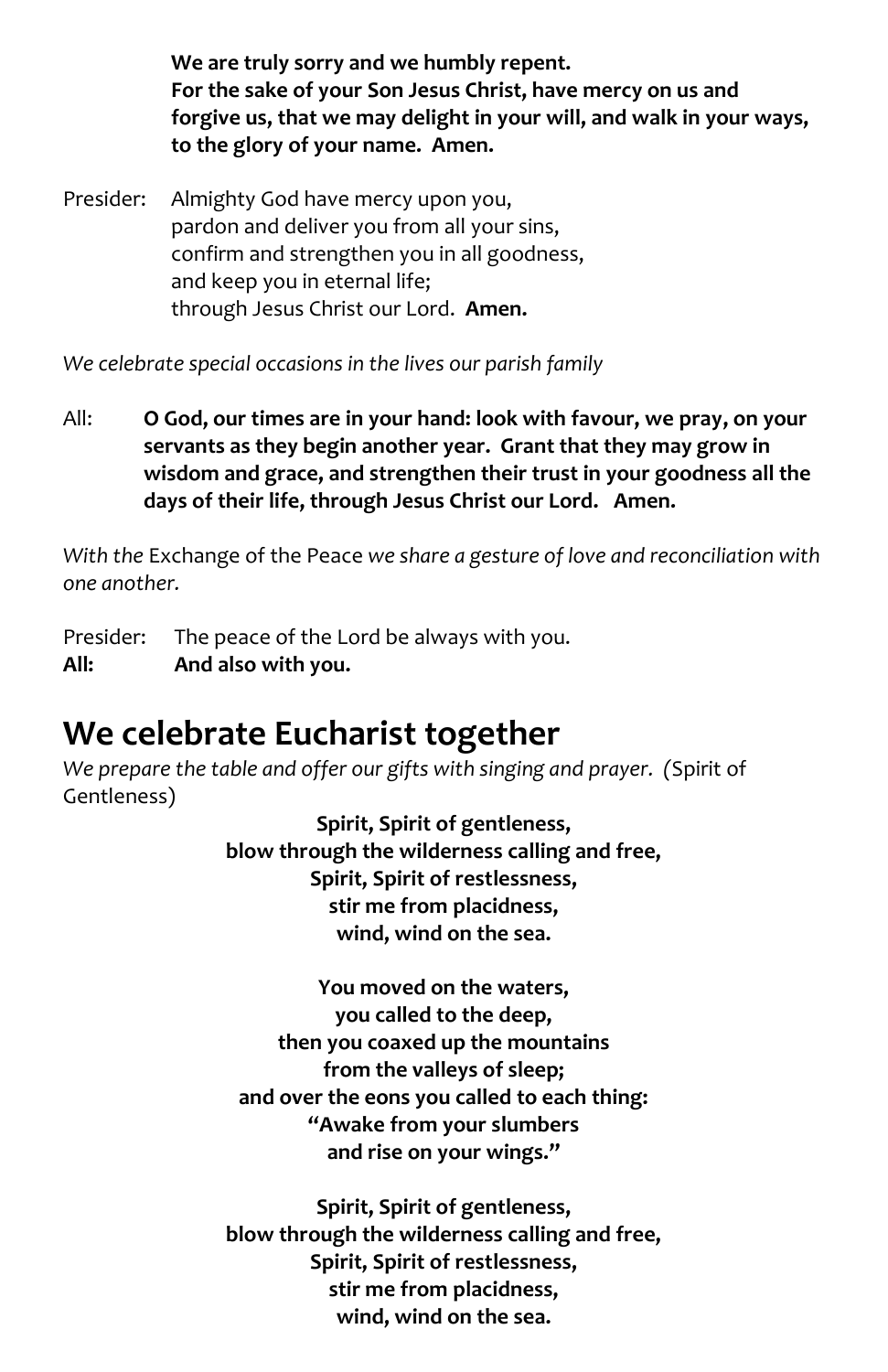**You swept through the desert, you stung with the sand, and you goaded your people with a law and a land; and when they were blinded with their idols and lies, then you spoke through your prophets to open their eyes.**

**Spirit, Spirit of gentleness, blow through the wilderness calling and free, Spirit, Spirit of restlessness, stir me from placidness, wind, wind on the sea.**

> **You call from tomorrow, you break ancient schemes. From the bondage of sorrow all the captives dream dreams; our women see visions, our men clear their eyes. With bold new decisions your people arise.**

**Spirit, Spirit of gentleness, blow through the wilderness calling and free, Spirit, Spirit of restlessness, stir me from placidness, wind, wind on the sea.**

*The gifts of bread and wine, together with the offering of our means, are presented with prayer:*

**All: Eternal God, you have made our Saviour Jesus Christ the head of all creation. Receive all we offer you this day and renew us in his risen life, in the name of Jesus Christ the Lord.**

*Eucharistic Prayer 5 (BAS)*

Presider: The Lord be with you.

- **People: And also with you**.
- Presider: Lift up your hearts. **People: We lift them to the Lord.**
- Presider: Let us give thanks to the Lord our God.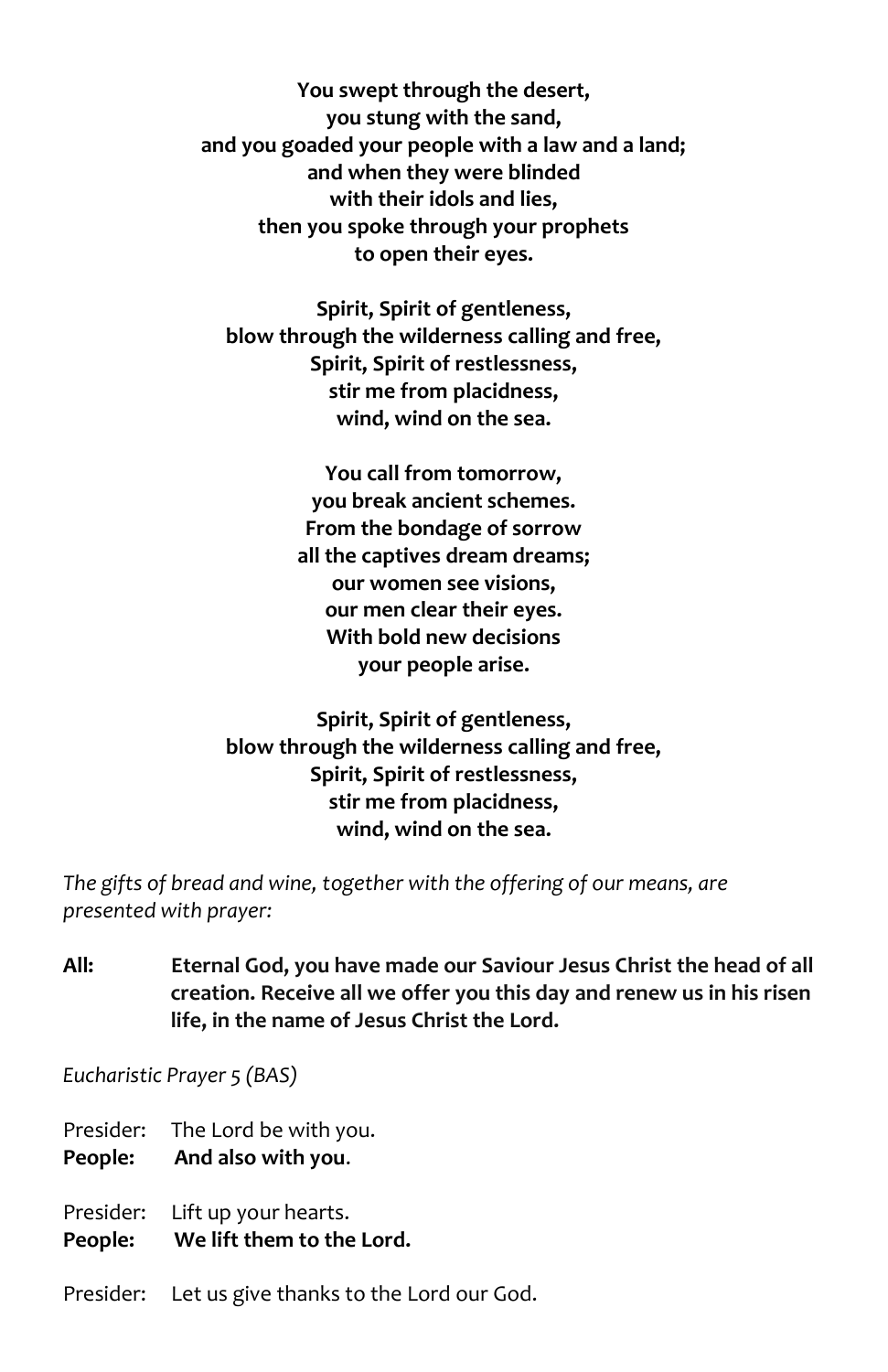**People: It is right to give our thanks and praise.**

Presider: We give you thanks and praise, almighty God, for the gift of a world full of wonder, and for our life which comes from you. By your power you sustain the universe.

#### **People: Glory to you for ever and ever**

- Presider: You created us to love you with all our heart, and to love each other as ourselves, but we rebel against you by the evil that we do. In Jesus, your Son, you bring healing to our world and gather us into one great family. Therefore, with all who serve you on earth and in heaven, we praise your wonderful name, as we sing (say),
- **All: Holy, holy, holy Lord, God of power and might, heaven and earth are full of your glory. Hosanna in the highest. Blessed is he who comes in the name of the Lord. Hosanna in the highest.**
- Presider: We give you thanks and praise, loving Father, because in sending Jesus, your Son, to us you showed us how much you love us. He cares for the poor and the hungry. He suffers with the sick and the rejected.

Betrayed and forsaken, he did not strike back but overcame hatred with love. On the cross he defeated the power of sin and death. By raising him from the dead you show us the power of your love to bring new life to all your people.

- **People: Glory to you for ever and ever**
- Presider: On the night before he gave up his life for us, Jesus, at supper with his friends, took bread, gave thanks to you, broke it, and gave it to them, saying, "Take this, all of you, and eat it: this is my body which is given for you."

After supper, Jesus took the cup of wine, said the blessing, gave it to his friends, and said, "Drink this, all of you: this is the cup of my blood, the blood of the new and eternal covenant, which is shed for you and for many, so that sins may be forgiven. Do this in memory of me."

**People: Glory to you for ever and ever**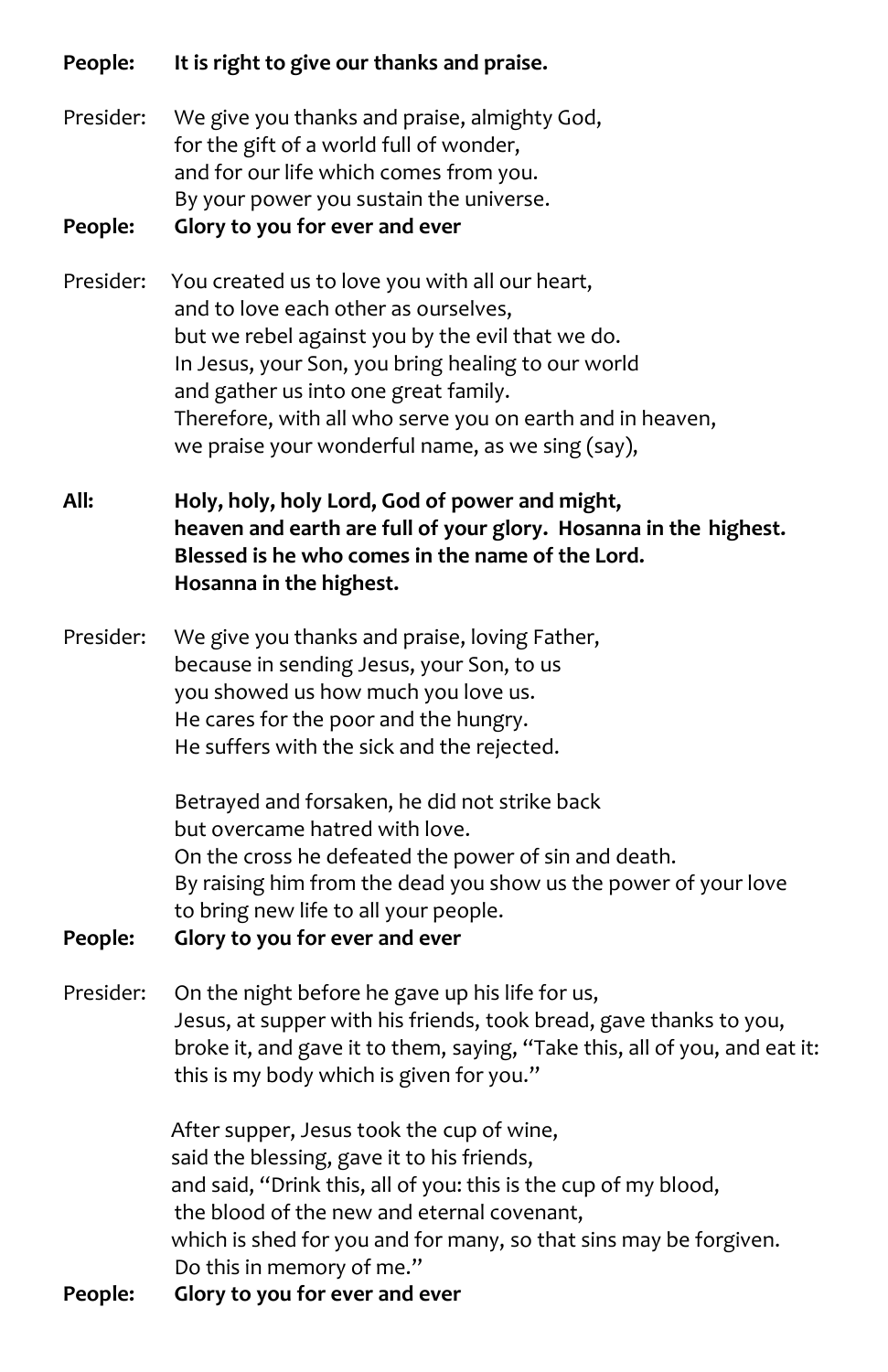Presider: Gracious God, with this bread and wine we celebrate the death and resurrection of Jesus, and we offer ourselves to you in him.

> Send your Holy Spirit on us and on these gifts, that we may know the presence of Jesus in the breaking of bread, and share in the life of the family of your children.

**People: Glory to you for ever and ever**

Presider: Father, you call us to be your servants; fill us with the courage and love of Jesus, that all the world may gather in joy at the table of your kingdom. We sing your praise, almighty Father, through Jesus, our Lord, in the power of the Holy Spirit, now and for ever.

**People: Glory to you for ever and ever. Amen**

Presider: And now, as our Saviour Christ has taught us, we are bold to say,

**All: Our Father, who art in heaven, hallowed be thy name, thy kingdom come, thy will be done, on earth as it is in heaven. Give us this day our daily bread. And forgive us our trespasses, as we forgive those who trespass against us. And lead us not into temptation, but deliver us from evil. For thine is the kingdom, the power, and the glory, for ever and ever. Amen.**

Presider: Lord, we died with you on the cross.

**All: Now we are raised to new life.** 

Presider: We were buried in your tomb. **All: Now we share in your resurrection.**

Presider: Live in us, that we may live in you.

Presider: The gifts of God for the People of God

**People: Thanks be to God**

*As the community of the Christ, we share in communion.* 

*Communion Hymn-* One Bread, One Body

**One bread, one body, one Lord of all One cup of blessing which we bless And we, though many, throughout the Earth We are one body in this one Lord.**

**Gentile or Jew Servant or free**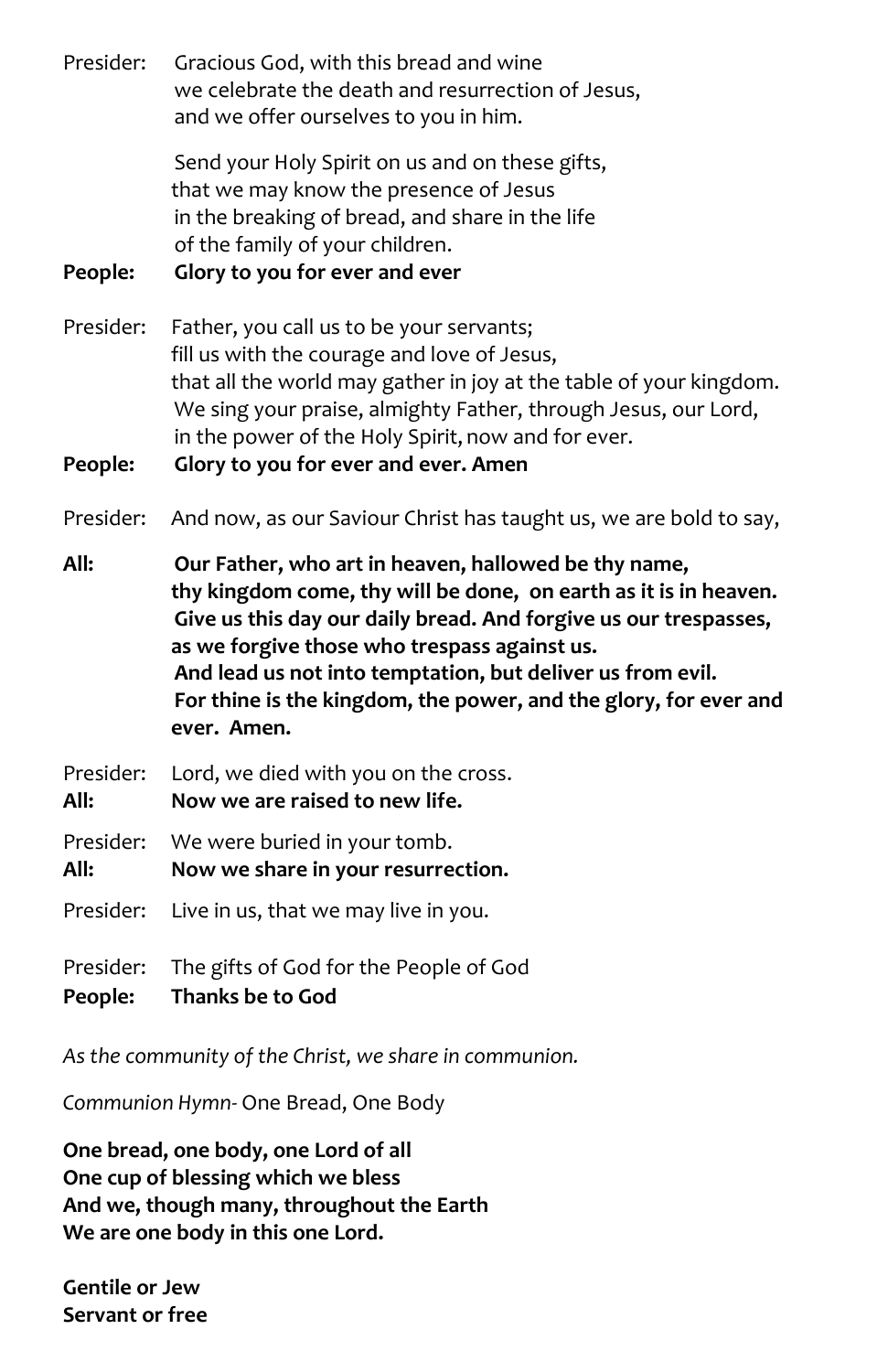**Woman or man No more**

**One bread, one body, one Lord of all One cup of blessing which we bless And we, though many, throughout the Earth We are one body in this one Lord**

**Many the gifts Many the works One in the Lord Of all**

**One bread, one body, one Lord of all One cup of blessing which we bless And we, though many, throughout the Earth We are one body in this one Lord We are one body in this one Lord**

### **We go out into the world**

Leader: As Jesus calls us as disciples, God sends us out to serve others in the world. Let us share with one another the events of our parish and community this week.

*Announcements: we share our ministry together in the news and events of our parish and community.*

Presider: Standing, let us return our thanks to God.

(*We respond with the Prayer after communion and the Doxology*).

- Presider: Almighty God, guide and protect your people who share in this sacred mystery, and keep us always in your love; through Jesus Christ our Lord. **Amen.**
- Presider: Glory to God

**All: Whose power working in us can do infinitely more than we can ask or imagine. Glory to God from generation to generation, in the Church and in Christ Jesus, for ever and ever. Amen.**

*Blessing*

*A concluding hymn dismisses us.* (All Shall Be Well)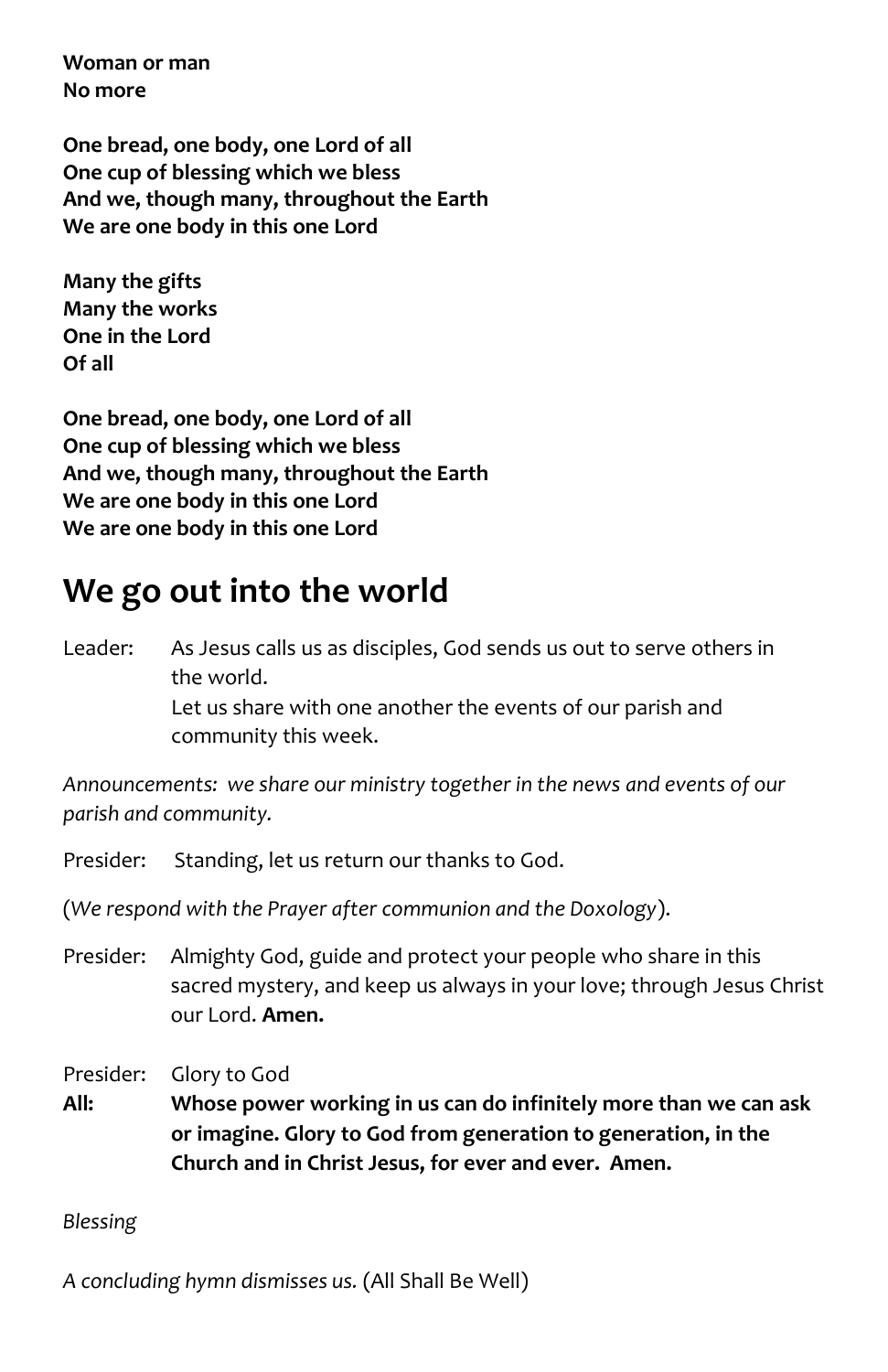#### **All shall be well; all shall be well; all manner of things shall be well. There is a force of love in the cosmos; It holds us tight, and never lets go**

Presider: Let us go out into the world to love and serve God by loving and serving others.

**Gathering: Thanks be to God.** 

# **Parish Notices and Announcements**

### **Cycle of Prayer**

- World: **- Province of the Episcopal Church of South Sudan**
- Diocese: **- St Paul's Halifax**

The Reverend Canon Dr. Paul Friesen and Janet The Reverend Neale Bennet, Honorary Assistant, and Sharon The Reverend Debra Burleson, Honorary Assistant, and Chris The Reverend John Ferguson, Honorary Assistant, and the Reverend Canon Carolyn Tomlin The Reverend Canon Carolyn Tomlin, Honorary Assistant, and the Reverend John Ferguson

- **St. George's Halifax**  The Reverend Nicholas Hatt The Reverend Peter Harris, Honorary Assistant, and Susan The Reverend Jim Purchase, Retired
- **Emmanuel, Spryfield, Nova Scotia**  The Reverend Michelle Bull, and the Reverend Canon Charles Bull (Retired) The Reverend Mary Wilkie, Retired

### **Next Sunday's Readings**

First Reading - 2 Kings 2:1-2, 6-14 Second Reading - Galatians 5:1, 13-25 Gospel Reading – Luke 9:51-62